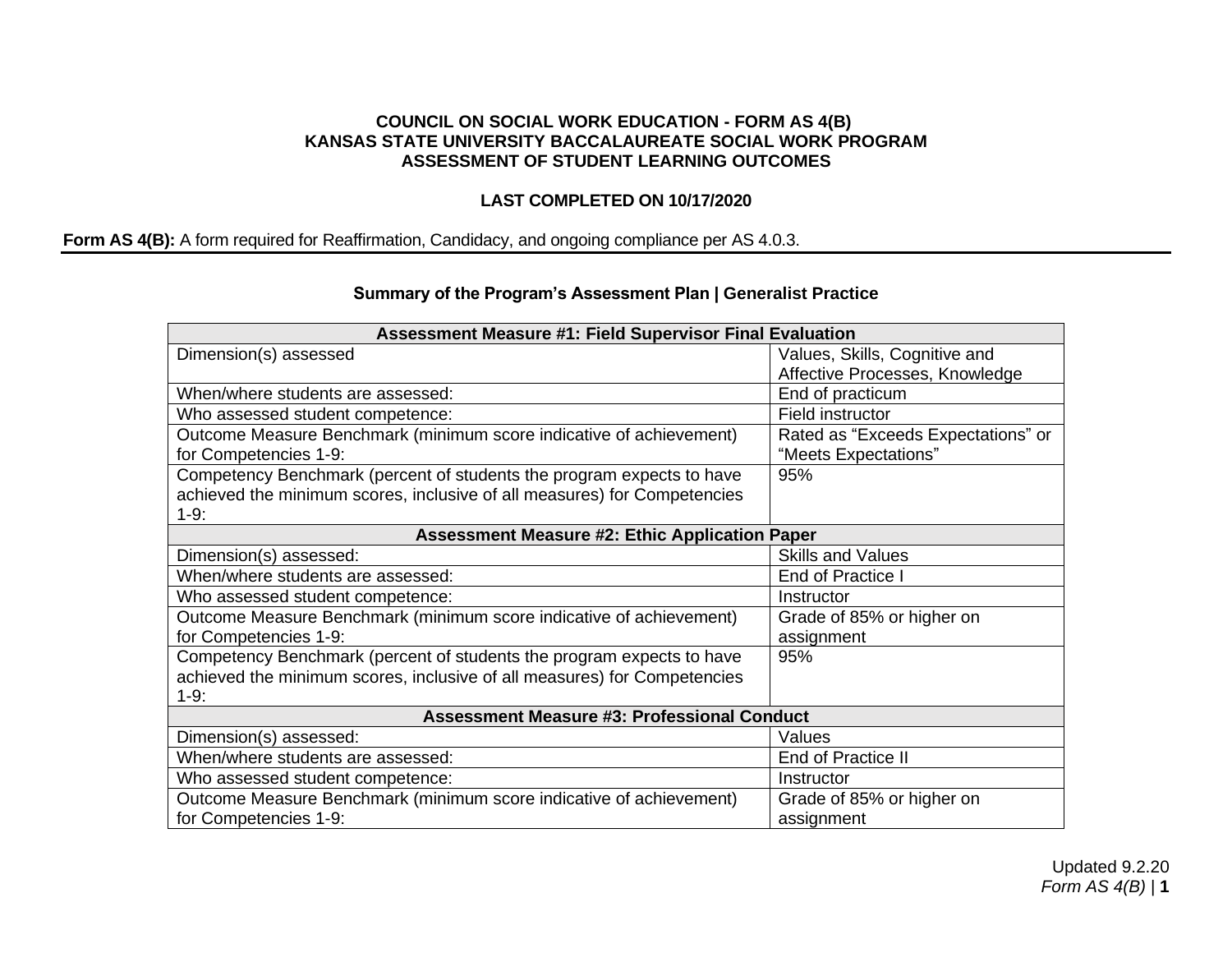| Competency Benchmark (percent of students the program expects to have<br>achieved the minimum scores, inclusive of all measures) for Competencies<br>$1-9:$ | 95%                            |  |  |
|-------------------------------------------------------------------------------------------------------------------------------------------------------------|--------------------------------|--|--|
| Assessment Measure #4: Biopsychosocial Assessment Diversity Reflection                                                                                      |                                |  |  |
| Dimension(s) assessed:                                                                                                                                      | Values, Skills, Cognitive and  |  |  |
|                                                                                                                                                             | Affective Processes, Knowledge |  |  |
| When/where students are assessed:                                                                                                                           | End of Practice I              |  |  |
| Who assessed student competence:                                                                                                                            | Instructor                     |  |  |
| Outcome Measure Benchmark (minimum score indicative of achievement)                                                                                         | Grade of 85% or higher on      |  |  |
| for Competencies 1-9:                                                                                                                                       | assignment                     |  |  |
| Competency Benchmark (percent of students the program expects to have                                                                                       | 95%                            |  |  |
| achieved the minimum scores, inclusive of all measures) for Competencies                                                                                    |                                |  |  |
| $1-9:$                                                                                                                                                      |                                |  |  |
| <b>Assessment Measure #5: Policy Brief</b>                                                                                                                  |                                |  |  |
| Dimension(s) assessed:                                                                                                                                      | Cognitive Processes, Knowledge |  |  |
| When/where students are assessed:                                                                                                                           | <b>End of Social Policy</b>    |  |  |
| Who assessed student competence:                                                                                                                            | Instructor                     |  |  |
| Outcome Measure Benchmark (minimum score indicative of achievement)                                                                                         | Grade of 85% or higher on      |  |  |
| for Competencies 1-9:                                                                                                                                       | assignment                     |  |  |
| Competency Benchmark (percent of students the program expects to have                                                                                       | 95%                            |  |  |
| achieved the minimum scores, inclusive of all measures) for Competencies                                                                                    |                                |  |  |
| $1-9:$                                                                                                                                                      |                                |  |  |
| Assessment Measure #6: Program Evaluation Proposal Step 1-3                                                                                                 |                                |  |  |
| Dimension(s) assessed:                                                                                                                                      | Knowledge                      |  |  |
| When/where students are assessed:                                                                                                                           | End of Research Methods II     |  |  |
| Who assessed student competence:                                                                                                                            | Instructor                     |  |  |
| Outcome Measure Benchmark (minimum score indicative of achievement)                                                                                         | Grade of 85% or higher on      |  |  |
| for Competencies 1-9:                                                                                                                                       | assignment                     |  |  |
| Competency Benchmark (percent of students the program expects to have                                                                                       | 95%                            |  |  |
| achieved the minimum scores, inclusive of all measures) for Competencies                                                                                    |                                |  |  |
| $1-9:$                                                                                                                                                      |                                |  |  |
| Assessment Measure #7: Think & Link #2 Paper                                                                                                                |                                |  |  |
| Dimension(s) assessed:                                                                                                                                      | Values, Skills, Cognitive and  |  |  |
|                                                                                                                                                             | Affective Processes, Knowledge |  |  |
| When/where students are assessed:                                                                                                                           | <b>End of Field Seminar</b>    |  |  |
| Who assessed student competence:                                                                                                                            | Instructor                     |  |  |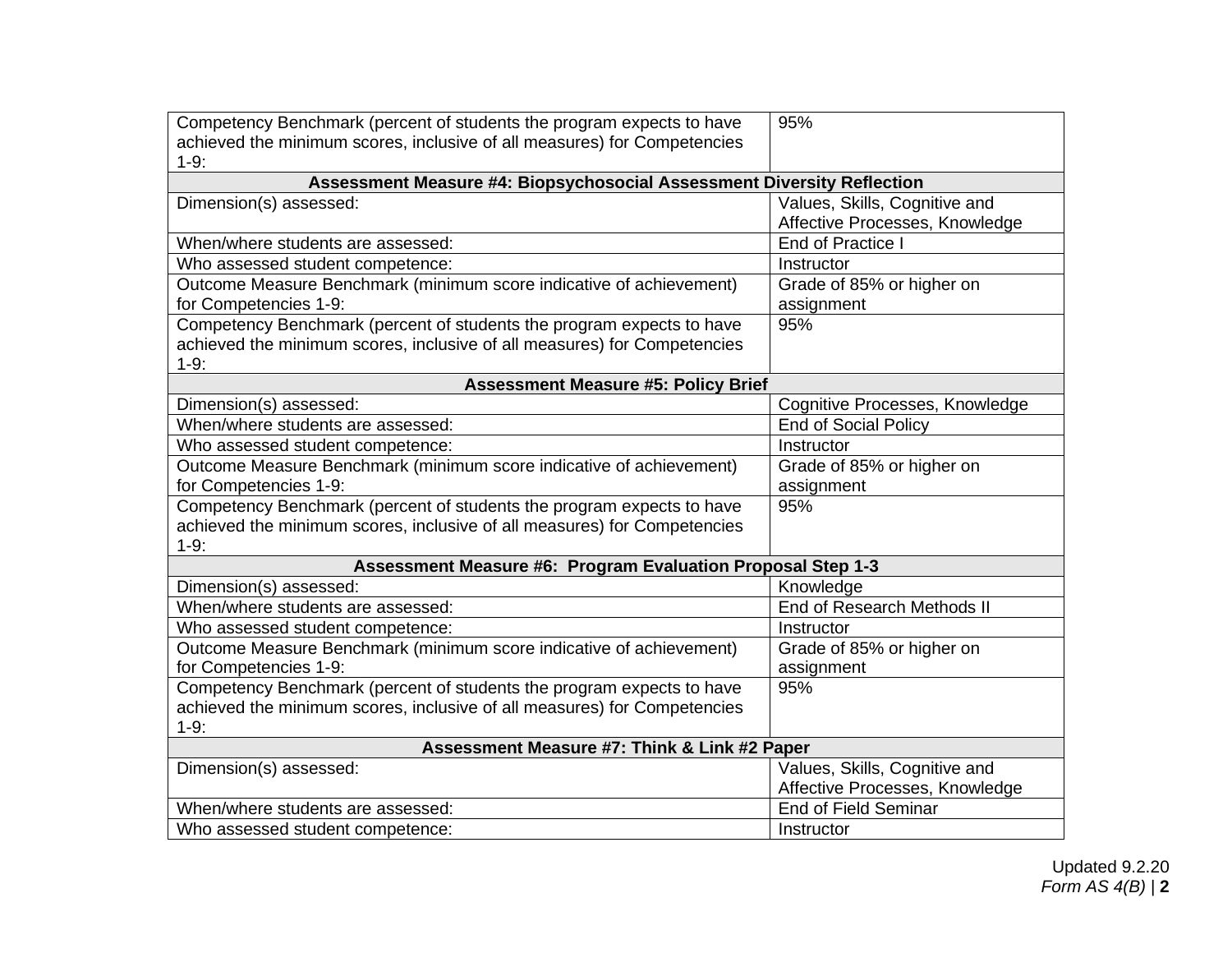| Outcome Measure Benchmark (minimum score indicative of achievement)      | Grade of 85% or higher on      |  |  |
|--------------------------------------------------------------------------|--------------------------------|--|--|
| for Competencies 1-9:                                                    | assignment                     |  |  |
| Competency Benchmark (percent of students the program expects to have    | 95%                            |  |  |
| achieved the minimum scores, inclusive of all measures) for Competencies |                                |  |  |
| $1-9:$                                                                   |                                |  |  |
| Assessment Measure #8: Think & Link #1 Paper                             |                                |  |  |
| Dimension(s) assessed:                                                   | Values, Skills, Cognitive and  |  |  |
|                                                                          | Affective Processes, Knowledge |  |  |
| When/where students are assessed:                                        | <b>End of Field Seminar</b>    |  |  |
| Who assessed student competence:                                         | Instructor                     |  |  |
| Outcome Measure Benchmark (minimum score indicative of achievement)      | Grade of 85% or higher on      |  |  |
| for Competencies 1-9:                                                    | assignment                     |  |  |
| Competency Benchmark (percent of students the program expects to have    | 95%                            |  |  |
| achieved the minimum scores, inclusive of all measures) for Competencies |                                |  |  |
| $1-9:$                                                                   |                                |  |  |
| <b>Assessment Measure #9: Oral Testimony</b>                             |                                |  |  |
| Dimension(s) assessed:                                                   | Values, Skills, Cognitive and  |  |  |
|                                                                          | Affective Processes, Knowledge |  |  |
| When/where students are assessed:                                        | <b>End of Social Policy</b>    |  |  |
| Who assessed student competence:                                         | Instructor                     |  |  |
| Outcome Measure Benchmark (minimum score indicative of achievement)      | Grade of 85% or higher on      |  |  |
| for Competencies 1-9:                                                    | assignment                     |  |  |
| Competency Benchmark (percent of students the program expects to have    | 95%                            |  |  |
| achieved the minimum scores, inclusive of all measures) for Competencies |                                |  |  |
| $1-9:$                                                                   |                                |  |  |
| Assessment Measure #10: Assessment and Service Plan                      |                                |  |  |
| Dimension(s) assessed:                                                   | Skills, Knowledge              |  |  |
| When/where students are assessed:                                        | End of Practice II             |  |  |
| Who assessed student competence:                                         | Instructor                     |  |  |
| Outcome Measure Benchmark (minimum score indicative of achievement)      | Grade of 85% or higher on      |  |  |
| for Competencies 1-9:                                                    | assignment                     |  |  |
| Competency Benchmark (percent of students the program expects to have    | 95%                            |  |  |
| achieved the minimum scores, inclusive of all measures) for Competencies |                                |  |  |
| $1-9:$                                                                   |                                |  |  |
|                                                                          |                                |  |  |
|                                                                          |                                |  |  |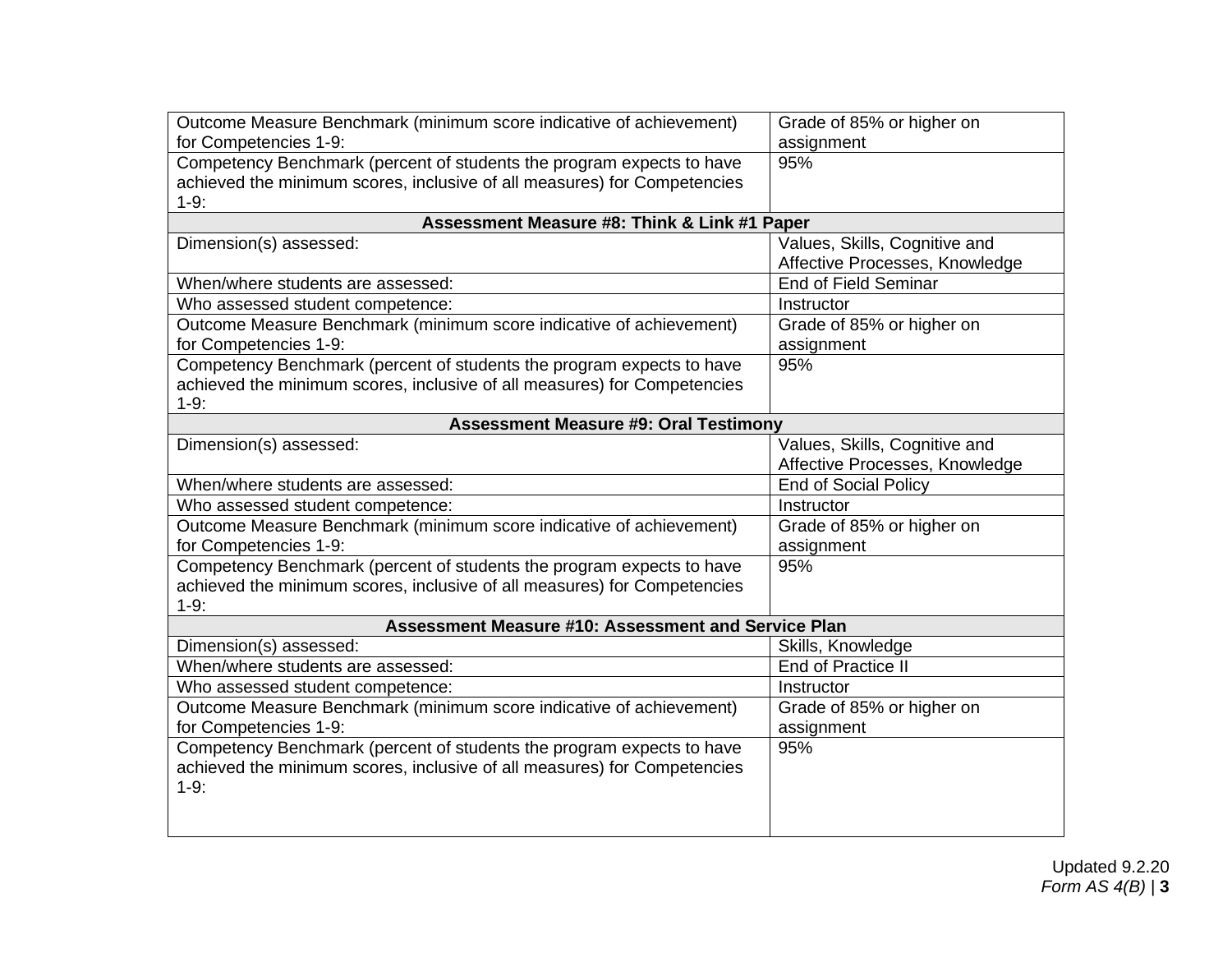| <b>Assessment Measure #11: SWOC Analysis</b>                             |                                |  |  |
|--------------------------------------------------------------------------|--------------------------------|--|--|
| Dimension(s) assessed:                                                   | Skills, Cognitive Processes,   |  |  |
|                                                                          | Knowledge                      |  |  |
| When/where students are assessed:                                        | <b>End of Marco Practice</b>   |  |  |
| Who assessed student competence:                                         | Instructor                     |  |  |
| Outcome Measure Benchmark (minimum score indicative of achievement)      | Grade of 85% or higher on      |  |  |
| for Competencies 1-9:                                                    | assignment                     |  |  |
| Competency Benchmark (percent of students the program expects to have    | 95%                            |  |  |
| achieved the minimum scores, inclusive of all measures) for Competencies |                                |  |  |
| $1-9:$                                                                   |                                |  |  |
| Assessment Measure #12: Biopsychosocial Assessment:                      |                                |  |  |
| Dimension(s) assessed:                                                   | Values, Skills, Cognitive and  |  |  |
|                                                                          | Affective Processes, Knowledge |  |  |
| When/where students are assessed:                                        | End of Practice I              |  |  |
| Who assessed student competence:                                         | Instructor                     |  |  |
| Outcome Measure Benchmark (minimum score indicative of achievement)      | Grade of 85% or higher on      |  |  |
| for Competencies 1-9:                                                    | assignment                     |  |  |
| Competency Benchmark (percent of students the program expects to have    | 95%                            |  |  |
| achieved the minimum scores, inclusive of all measures) for Competencies |                                |  |  |
| $1-9:$                                                                   |                                |  |  |
| Assessment Measure #13: Organizational Assessment & Strategic Plan       |                                |  |  |
| Dimension(s) assessed:                                                   | Values, Skills, Cognitive and  |  |  |
|                                                                          | Affective Processes, Knowledge |  |  |
| When/where students are assessed:                                        | End of Macro                   |  |  |
| Who assessed student competence:                                         | Instructor                     |  |  |
| Outcome Measure Benchmark (minimum score indicative of achievement)      | Grade of 85% or higher on      |  |  |
| for Competencies 1-9:                                                    | assignment                     |  |  |
| Competency Benchmark (percent of students the program expects to have    | 95%                            |  |  |
| achieved the minimum scores, inclusive of all measures) for Competencies |                                |  |  |
| $1-9:$                                                                   |                                |  |  |
| Assessment Measure #14: Case Note #3                                     |                                |  |  |
| Dimension(s) assessed:                                                   | Values, Skills, Cognitive and  |  |  |
|                                                                          | Affective Processes, Knowledge |  |  |
| When/where students are assessed:                                        | End of Practice II             |  |  |
| Who assessed student competence:                                         | Instructor                     |  |  |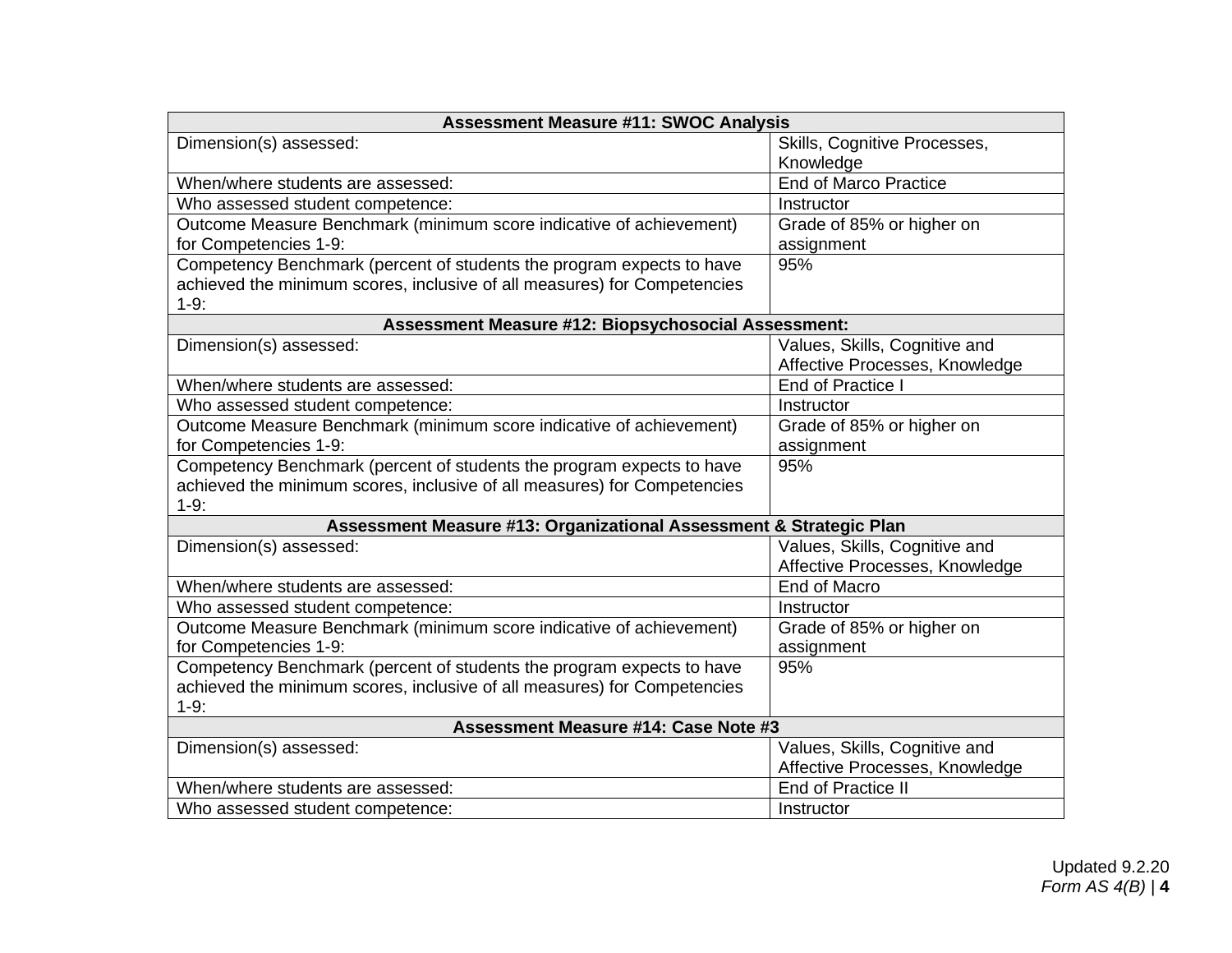| Outcome Measure Benchmark (minimum score indicative of achievement)<br>for Competencies 1-9: | Grade of 85% or higher on<br>assignment |  |  |
|----------------------------------------------------------------------------------------------|-----------------------------------------|--|--|
| Competency Benchmark (percent of students the program expects to have                        | 95%                                     |  |  |
|                                                                                              |                                         |  |  |
| achieved the minimum scores, inclusive of all measures) for Competencies<br>$1-9:$           |                                         |  |  |
| Assessment Measure #15: Community-based grant writing project                                |                                         |  |  |
| Dimension(s) assessed:                                                                       | Knowledge                               |  |  |
| When/where students are assessed:                                                            | <b>End of Macro Practice</b>            |  |  |
|                                                                                              | Instructor                              |  |  |
| Who assessed student competence:                                                             |                                         |  |  |
| Outcome Measure Benchmark (minimum score indicative of achievement)<br>for Competencies 1-9: | Grade of 85% or higher on<br>assignment |  |  |
| Competency Benchmark (percent of students the program expects to have                        | 95%                                     |  |  |
| achieved the minimum scores, inclusive of all measures) for Competencies                     |                                         |  |  |
| $1-9:$                                                                                       |                                         |  |  |
| Assessment Measure #16: Program Evaluation Proposal Steps 4-6                                |                                         |  |  |
| Dimension(s) assessed:                                                                       | Knowledge                               |  |  |
| When/where students are assessed:                                                            | End of Research Methods 2               |  |  |
| Who assessed student competence:                                                             | Instructor                              |  |  |
| Outcome Measure Benchmark (minimum score indicative of achievement)                          | Grade of 85% or higher on               |  |  |
| for Competencies 1-9:                                                                        | assignment                              |  |  |
| Competency Benchmark (percent of students the program expects to have                        | 95%                                     |  |  |
| achieved the minimum scores, inclusive of all measures) for Competencies                     |                                         |  |  |
| $1-9:$                                                                                       |                                         |  |  |
| <b>Assessment Measure #17: Group Facilitation</b>                                            |                                         |  |  |
| Dimension(s) assessed:                                                                       | Values, Skills, Cognitive and           |  |  |
|                                                                                              | Affective Processes, Knowledge          |  |  |
| When/where students are assessed:                                                            | End of Practice with Groups             |  |  |
| Who assessed student competence:                                                             | Instructor                              |  |  |
| Outcome Measure Benchmark (minimum score indicative of achievement)                          | Grade of 85% or higher on               |  |  |
| for Competencies 1-9:                                                                        | assignment                              |  |  |
| Competency Benchmark (percent of students the program expects to have                        | 95%                                     |  |  |
| achieved the minimum scores, inclusive of all measures) for Competencies                     |                                         |  |  |
| $1-9:$                                                                                       |                                         |  |  |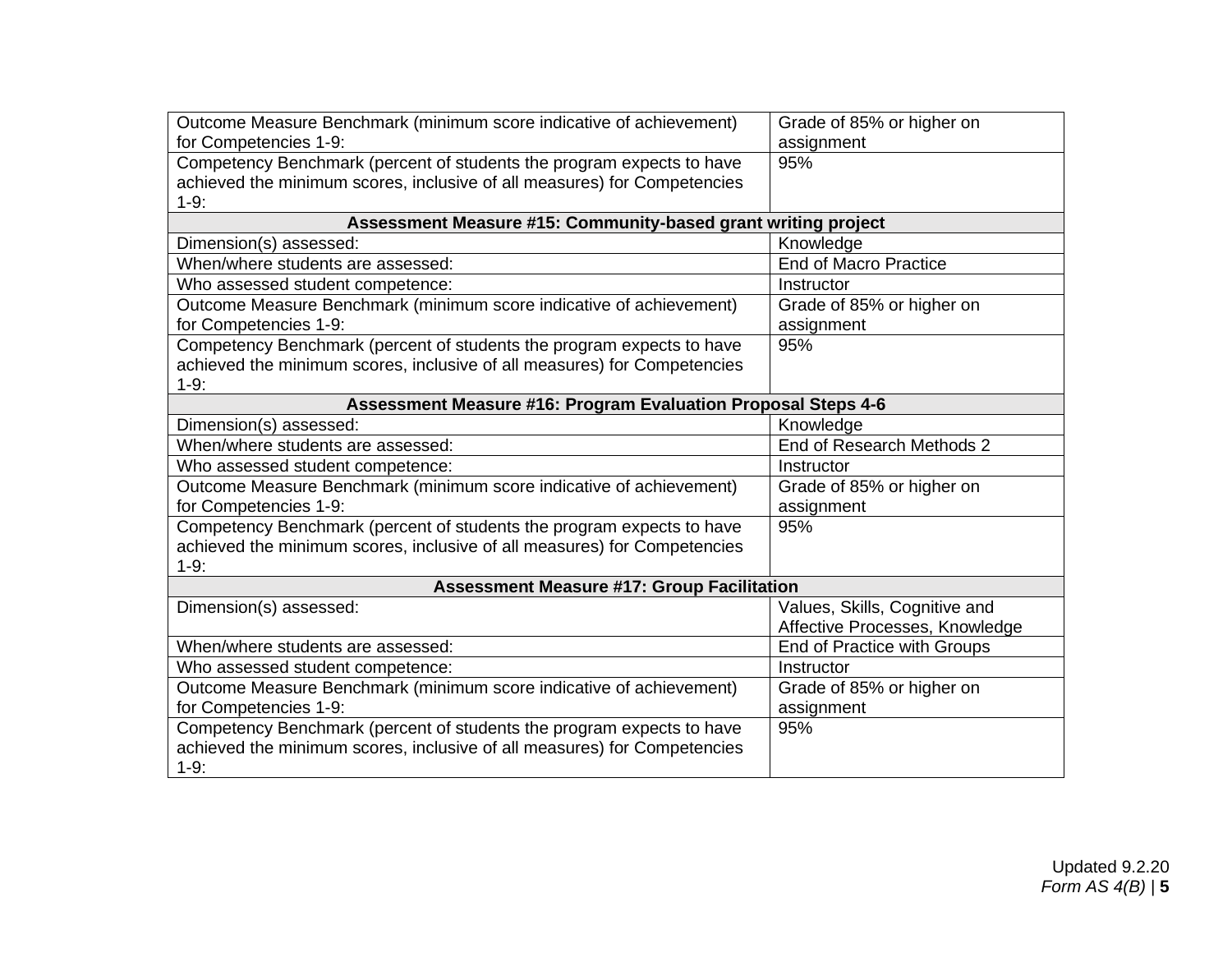| <b>COMPETENCY</b>             | <b>COMPETENCY</b><br><b>BENCHMARK</b> | PERCENTAGE OF STUDENTS ACHIEVING BENCHMARK                      |                                                         |
|-------------------------------|---------------------------------------|-----------------------------------------------------------------|---------------------------------------------------------|
|                               |                                       | <b>Program Option #1 (identify</b><br>campus/delivery method)   | <b>Aggregate of All Program Options</b>                 |
|                               |                                       |                                                                 | $EE = Exceeds Expectations$<br>$ME = Meet$ Expectations |
| Competency 1:                 | 95% of students will attain           | On campus; some courses                                         | 94% (85 out of 91) of assessed measures of              |
| <b>Demonstrate Ethical</b>    | the "Meet Expectation" or             | available on-line. Field                                        | competency evaluated at the EE or ME level              |
| and Professional              | "Exceeds Expectations"                | placement settings in a variety of                              | across courses and measures.                            |
| <b>Behavior</b>               | benchmarks.                           | agencies in Kansas.                                             |                                                         |
| <b>Competency 2:</b>          | 95% of students will attain           | On campus; some courses                                         | 93% (64 out of 69) assessed measures of                 |
| <b>Engage Diversity and</b>   | the "Meet Expectation" or             | available on-line. Field                                        | competency evaluated at the EE or ME level              |
| <b>Difference in Practice</b> | "Exceeds Expectations"                | placement settings in a variety of                              | across courses and measures.                            |
|                               | benchmarks.                           | agencies in Kansas.                                             |                                                         |
| Competency 3:                 | 95% of students will attain           | On campus; some courses                                         | 99% (92 out of 93) assessed measures of                 |
| <b>Advance Human</b>          | the "Meet Expectation" or             | available on-line. Field                                        | competency evaluated at the EE or ME level              |
| <b>Rights and Social,</b>     | "Exceeds Expectations"                | placement settings in a variety of                              | across courses and measures.                            |
| Economic, and                 | benchmarks.                           | agencies in Kansas.                                             |                                                         |
| <b>Environmental</b>          |                                       |                                                                 |                                                         |
| <b>Justice</b>                |                                       |                                                                 |                                                         |
| <b>Competency 4:</b>          | 95% of students will attain           | On campus; some courses                                         | 89% (96 out of 108) assessed measures of                |
| <b>Engage In Practice-</b>    | the "Meet Expectation" or             | available on-line. Field                                        | competency evaluated at the EE or ME level              |
| informed Research             | "Exceeds Expectations"                | placement settings in a variety of across courses and measures. |                                                         |
| and Research-                 | benchmarks.                           | agencies in Kansas.                                             |                                                         |
| informed Practice             |                                       |                                                                 |                                                         |
| Competency 5:                 | 95% of students will attain           | On campus; some courses                                         | 91% (120 out of 132) assessed measures of               |
| <b>Engage in Policy</b>       | the "Meet Expectation" or             | available on-line. Field                                        | competency evaluated at the EE or ME level              |
| <b>Practice</b>               | "Exceeds Expectations"                | placement settings in a variety of across courses and measures. |                                                         |
|                               | benchmarks.                           | agencies in Kansas.                                             |                                                         |